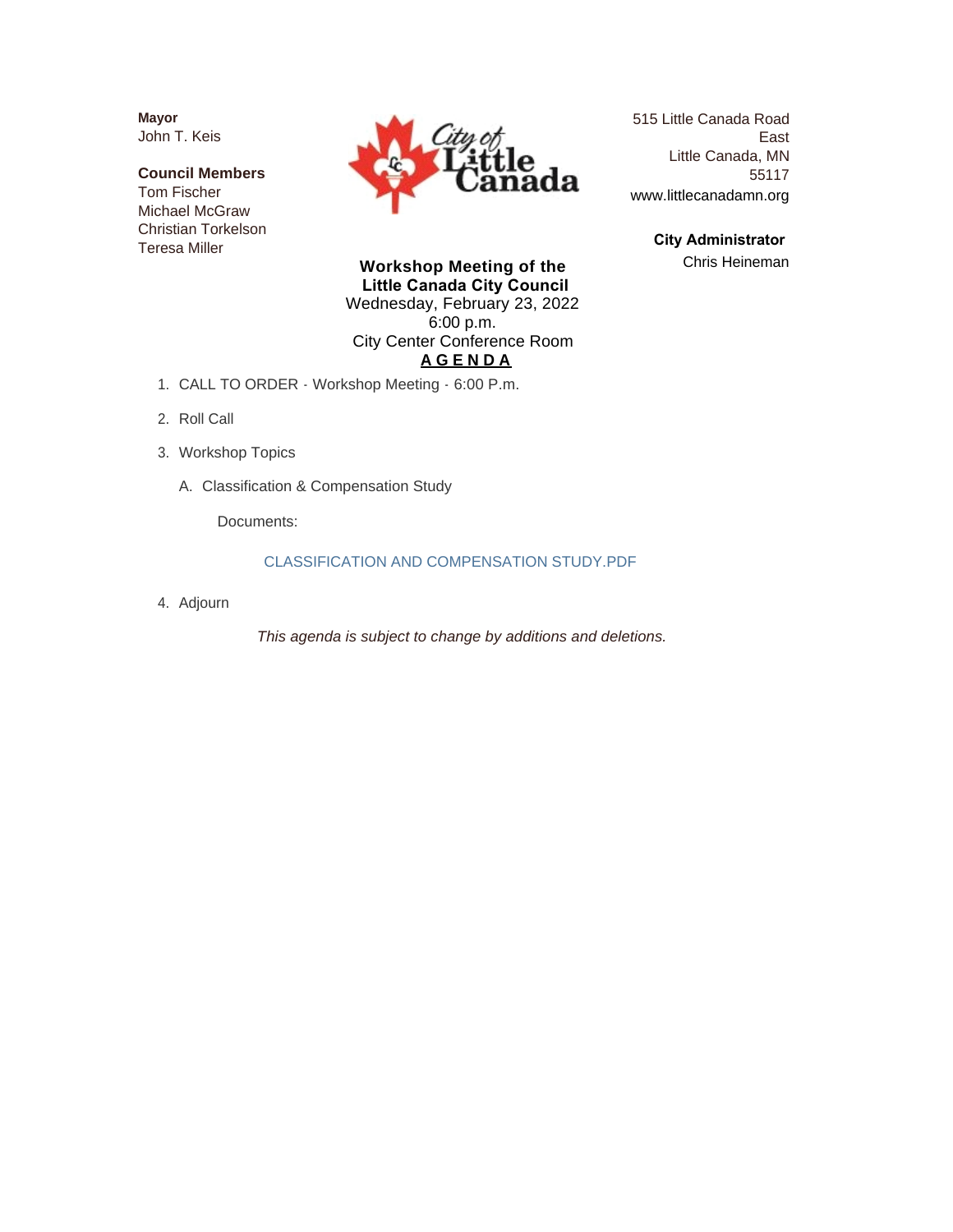

# **STAFF REPORT**

| TO:   | Mayor Keis and Members of City Council       |
|-------|----------------------------------------------|
| FROM: | Chris Heineman, City Administrator           |
| DATE: | February 23, 2022                            |
| RE:   | <b>Classification and Compensation Study</b> |

## **BACKGROUND:**

At the City Council Workshop on August 11, 2021, staff presented a proposal to conduct a classification and compensation study. The City of Little Canada has traditionally completed an in-house analysis for each position that becomes vacant prior to advertising for that position. The City has been through a significant level of staff transition in recent years with a total of ten full-time and permanent part-time positions hired over the past 2½ years. The City Council authorized the City Administrator to execute a contract for services with DDA Human Resources, Inc. to conduct a Classification and Compensation Study for the City of Little Canada at the September 22, 2021 City Council meeting.

A classification and compensation study will enable us to provide a more detailed analysis of our current compensation system that will result in a compensation system that is technically solid, understandable, and can be implemented in a timely manner. City staff has been working with Dr. Tessia Melvin from DDA Human Resources over the past 3-4 months. This process included an analysis of our current compensation plan for compliance in the MN Pay Equity Program and discussing recommendations for changes to our current compensation system that help with the retention of current staff and will enable the City to attract, hire, and retain a high level of talent as future positions become available.

This initiative also adheres to the strategic objectives of the 5-year Strategic Plan adopted in 2019. A classification and compensation study falls into Strategic Direction Four under the heading of Creating Operational Efficiency and aligns with the initiative of optimizing our organizational structure.

Please see the attached memo from DDA Human Resources listing the objectives, benchmarks, and steps taken over the past 3-4 months. Dr. Melvin will provide a detailed PowerPoint presentation to review the preliminary analysis and recommendations, discuss potential next steps, and answer any questions you may have at the City Council workshop on Wednesday.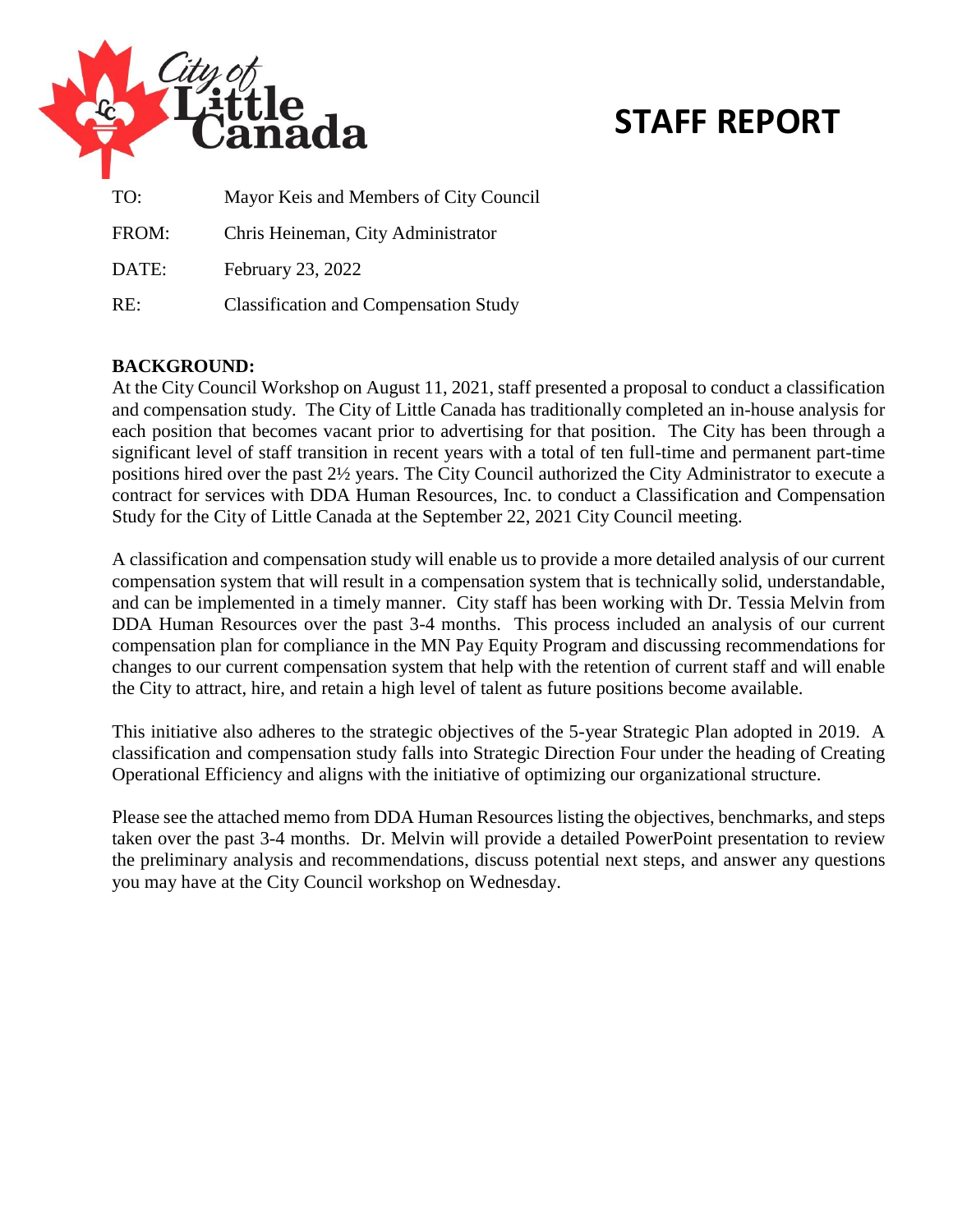

Wayzata Office 3620 Northome Avenue Wayzata, MN 55391 Phone: (612)920-3320 x103 | Fax: (612)605-2375 www.daviddrown.com

Chris Heineman, City Administration City of Little Canada 515 Little Canada Road E Little Canada, MN 55117

#### **RE: Market Analysis Preliminary Report**

Dear Mr. Heineman,

#### **Project Summary**

The City of Little Canada contracted with DDA Human Resources to conduct a market analysis. The objectives were to:

- Collect market wage data.
- Develop a compensation structure that is market competitive.
- Identify an implementation plan.

## **Pay Equity**

After our preliminary analysis of the market data, we identified some inconsistent pay grades with the pay equity points. DDA reviewed all jobs with the State Match system to guarantee updated job classification. Though not part of the scope of the project DDA evaluated each position. Job classifications are determined by the following criteria:

- Know How
	- Education and Experience needed for the position
	- Non-Supervisory Performance
	- Line Supervisory activity
	- Manager/ Supervisory activity
- Problem Solving
- Accountability
	- Non-Quantifiable
	- Size of budget
	- Direct or in-direct job impact on end results
- Working Conditions

#### **Benchmark Communities and Jobs**

DDA partnered with the City to select a group of cities whom the city competes for talent and have one or more of the following criteria: